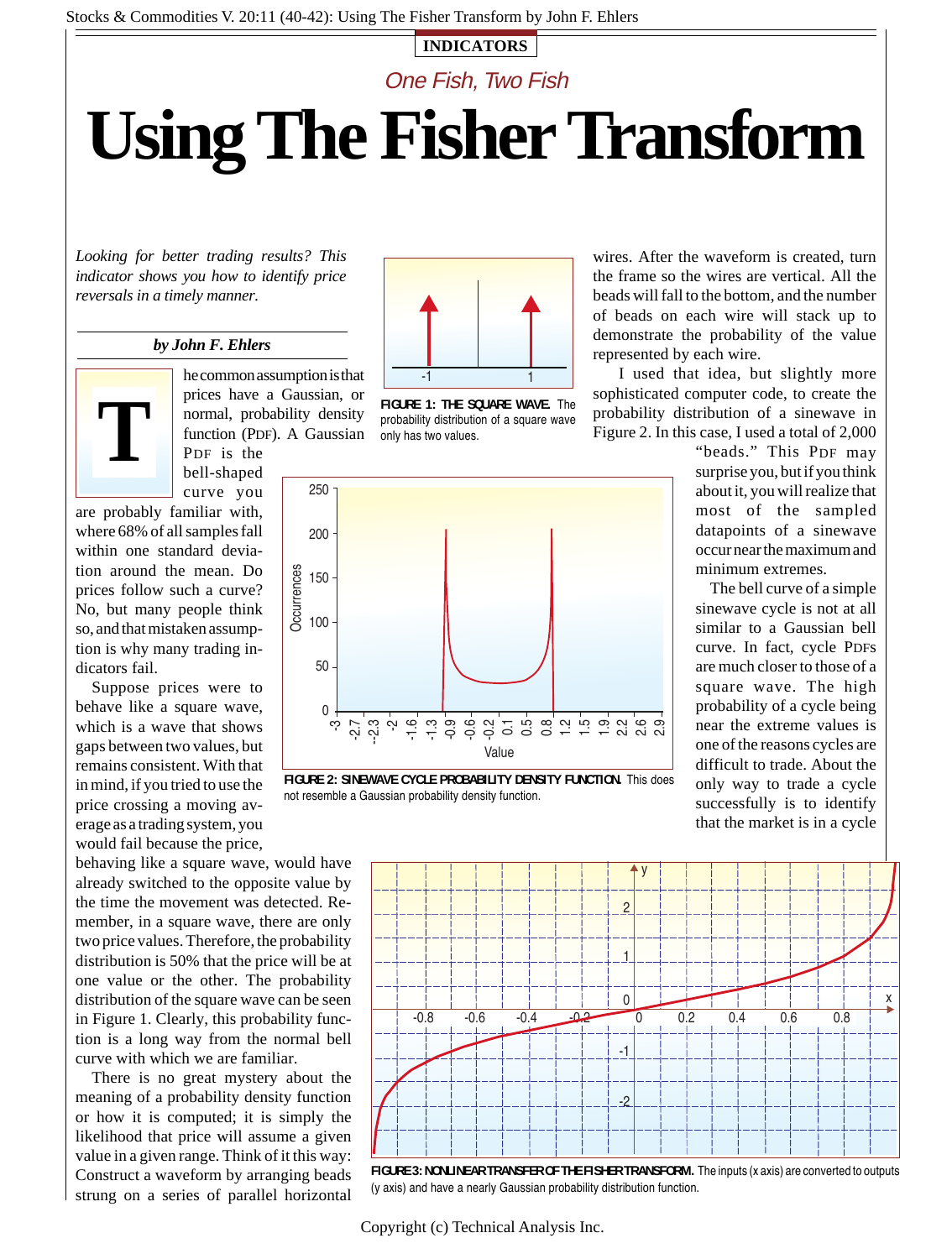mode and, based on the assumption that the cycle will continue into the future, predict the cyclic turning point. This is the technique used in MESA2002 and with the Hilbert sinewave indicator.

# **CALCULATING IT**

The Fisher transform changes the PDF of any waveform so the transformed output has an approximately Gaussian PDF. The Fisher transform equation is:

$$
y = .5 * \ln\left[\frac{1+x}{1-x}\right]
$$

Where: x is the input *y* is the output ln is the natural logarithm

The transfer function of the Fisher transform is displayed in Figure 3.

The input values are constrained to be within the range  $-1 < X < 1$ . When the input data is near the mean, the gain is approximately unity (the output is approximately equal to the input when  $X < 0.5$ ). By contrast, when the input approaches either limit within the range, the output is greatly amplified. This amplification accentuates the largest deviations from the mean, providing the "tail" of the Gaussian PDF. In Figure 4, the PDF of the Fisher-transformed output is displayed as the red line, compared to the input sinewave PDF. The transformed output probability density function is nearly Gaussian, a radical change.

# **APPLYING IT**

What does this mean for trading? If the prices are normalized to fall within the range from -1 to +1 and subjected to the Fisher transform, the extreme price movements are relatively rare

events. This means the turning points can be clearly identified. The EasyLanguage code to do this can be seen in Figure 5. Value1 is a function to normalize price within its last 10-day range. The period for the range is adjustable as an input. Value1 is centered on its midpoint and then doubled so that Value1 will swing between the  $-1$  and  $+1$  limits. Value1 is also smoothed with an exponentially smoothed moving average (EMA) whose alpha is 0.33. The smoothing may allow Value1 to exceed its 10-day range, so limits are introduced to prevent the Fisher transform from crashing due to having a zero or negative value in the denominator of the argument.The Fisher transform is computed to be the variable "Fish." Both Fish and Fish-delayed-by-one-bar are plotted to provide a crossover system that identifies the cyclic turning points.

The Fisher transform of the prices within a 10-day channel is plotted in the first subgraph below the price bars in Figure 6. Note that the turning points are not only sharp and distinct, but







**FIGURE 5: EASYLANGUAGE CODE.** Here you see how price is normalized to a 10-day channel and its

they also occur in a timely fashion so profitable trades can be entered. The Fisher transform is also compared to a similarly scaled moving average convergence/divergence (MACD) indicator in subgraph 2 of Figure 6. The MACD is representative of conventional indicators whose turning points are rounded and indistinct in comparison to the Fisher transform. As a result of the rounded turning points, the entry and exit signals are invariably lagging.

The sharp turning points of the Fisher transform mean that these are the positions where the rate of change is the largest. This suggests the use of a momentum function to identify the major turning points. Since a 10-bar channel is used, I multiplied the rate of change of the Fisher transform by 10 and plotted this amplified rate of change over the Fisher transform in the subgraph of Figure 7. The crossing of the amplified rate of change and the Fisher transform clearly identifies each major price turning point.